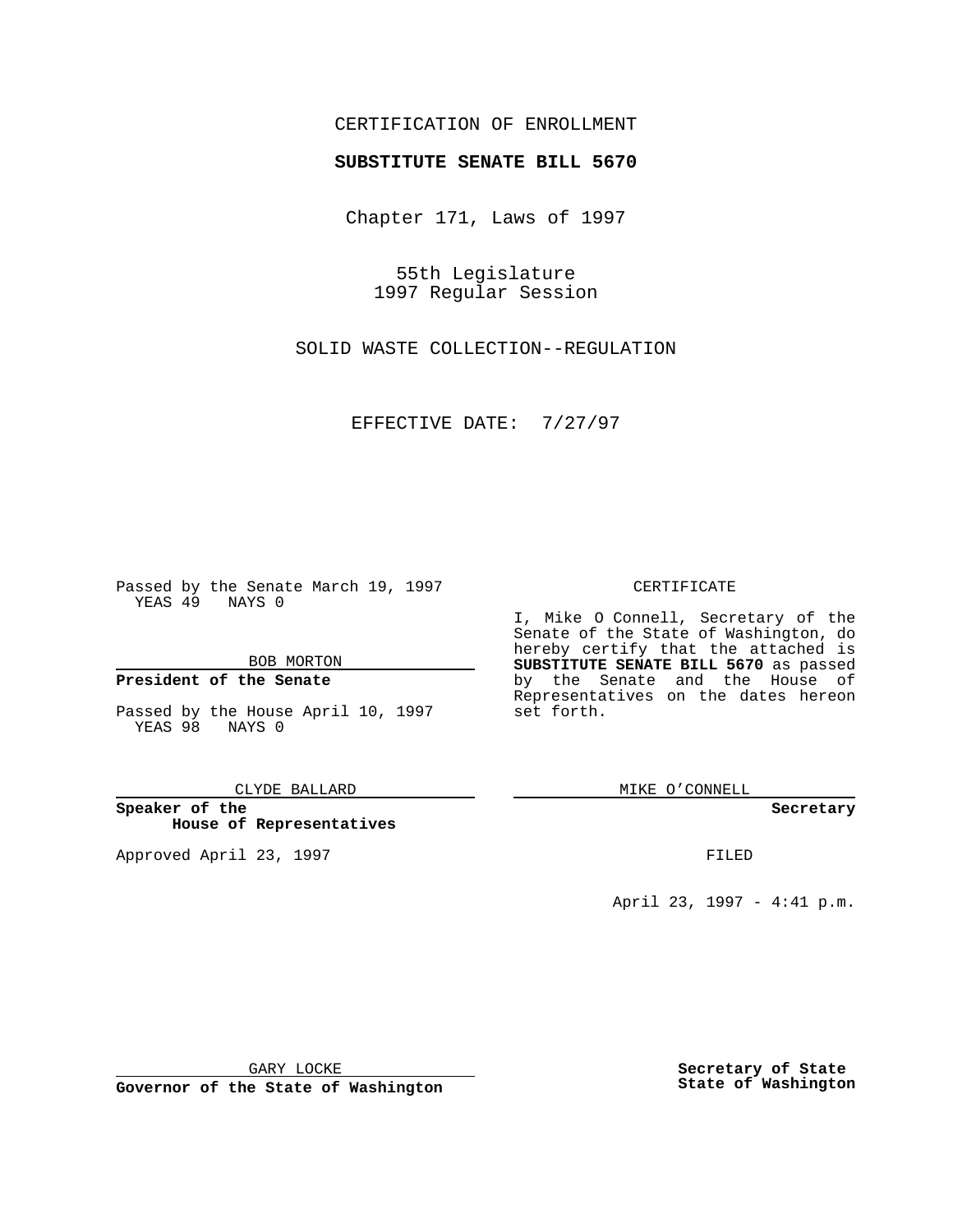## **SUBSTITUTE SENATE BILL 5670** \_\_\_\_\_\_\_\_\_\_\_\_\_\_\_\_\_\_\_\_\_\_\_\_\_\_\_\_\_\_\_\_\_\_\_\_\_\_\_\_\_\_\_\_\_\_\_

\_\_\_\_\_\_\_\_\_\_\_\_\_\_\_\_\_\_\_\_\_\_\_\_\_\_\_\_\_\_\_\_\_\_\_\_\_\_\_\_\_\_\_\_\_\_\_

Passed Legislature - 1997 Regular Session

### **State of Washington 55th Legislature 1997 Regular Session**

**By** Senate Committee on Government Operations (originally sponsored by Senators McCaslin, Haugen and Roach; by request of Utilities & Transportation Commission)

Read first time 03/05/97.

1 AN ACT Relating to state-issued solid waste collection certificates 2 in cities and towns; amending RCW 35.02.160, 35.13.280, and 35A.14.900; 3 and adding a new section to chapter 81.77 RCW.

4 BE IT ENACTED BY THE LEGISLATURE OF THE STATE OF WASHINGTON:

5 **Sec. 1.** RCW 35.02.160 and 1986 c 234 s 24 are each amended to read 6 as follows:

 The incorporation of any territory as a city or town shall cancel, as of the effective date of such incorporation, any franchise or permit theretofore granted to any person, firm or corporation by the state of Washington, or by the governing body of such incorporated territory, authorizing or otherwise permitting the operation of any public 12 transportation, garbage ((collection and/or)) disposal or other similar public service business or facility within the limits of the incorporated territory, but the holder of any such franchise or permit canceled pursuant to this section shall be forthwith granted by the incorporating city or town a franchise to continue such business within the incorporated territory for a term of not less than the remaining 18 term of the original franchise or permit, or ((five)) not less than 19 seven years, whichever is the shorter period, and the incorporating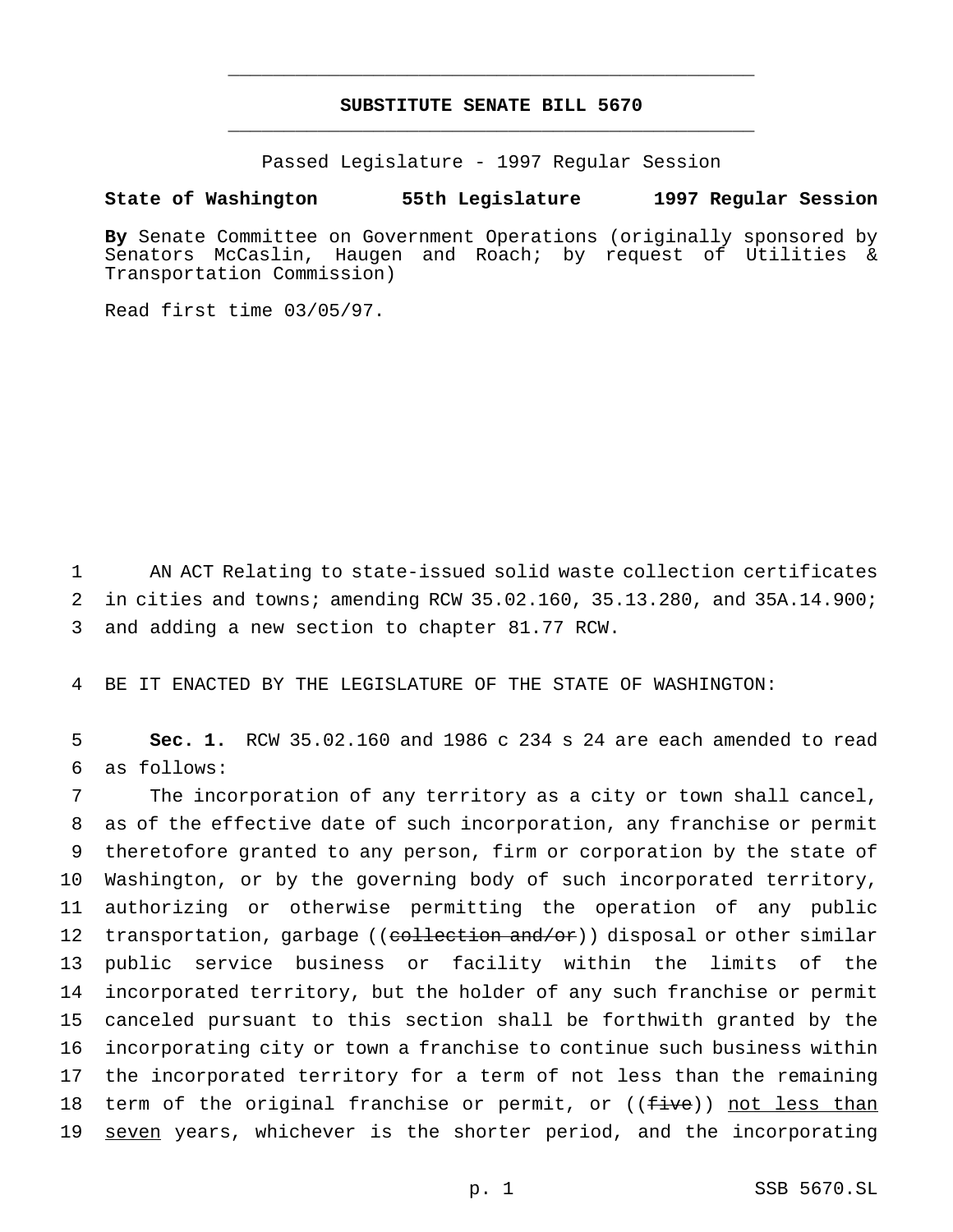city or town, by franchise, permit or public operation, shall not extend similar or competing services to the incorporated territory except upon a proper showing of the inability or refusal of such person, firm or corporation to adequately service said incorporated territory at a reasonable price: PROVIDED, That the provisions of this section shall not preclude the purchase by the incorporating city or town of said franchise, business, or facilities at an agreed or negotiated price, or from acquiring the same by condemnation upon payment of damages, including a reasonable amount for the loss of the franchise or permit. In the event that any person, firm or corporation whose franchise or permit has been canceled by the terms of this section shall suffer any measurable damages as a result of any incorporation pursuant to the provisions of chapter 35.02 RCW, such person, firm or corporation shall have a right of action against any city or town causing such damages.

 After the incorporation of any city or town, the utilities and transportation commission shall continue to regulate solid waste 18 collection within the limits of the incorporated city or town until 19 such time as the city or town notifies the commission, in writing, of its decision to contract for solid waste collection or provide solid waste collection itself pursuant to RCW 81.77.020. In the event the 22 incorporated city or town at any time decides to contract for solid waste collection or decides to undertake solid waste collection itself, 24 the holder of any such franchise or permit that is so canceled in whole 25 or in part shall be forthwith granted by the incorporated city or town 26 a franchise to continue such business within the incorporated territory 27 for a term of not less than the remaining term of the original franchise or permit, or not less than seven years, whichever is the 29 shorter period, and the incorporated city or town, by franchise, permit, or public operation, shall not extend similar or competing 31 services to the incorporated territory except upon a proper showing of 32 the inability or refusal of such person, firm, or corporation to 33 adequately service the incorporated territory at a reasonable price. 34 Upon the effective date specified by the city or town council's ordinance or resolution to have the city or town contract for solid waste collection or undertake solid waste collection itself, the transition period specified in this section begins to run. This section does not preclude the purchase by the incorporated city or town of the franchise, business, or facilities at an agreed or negotiated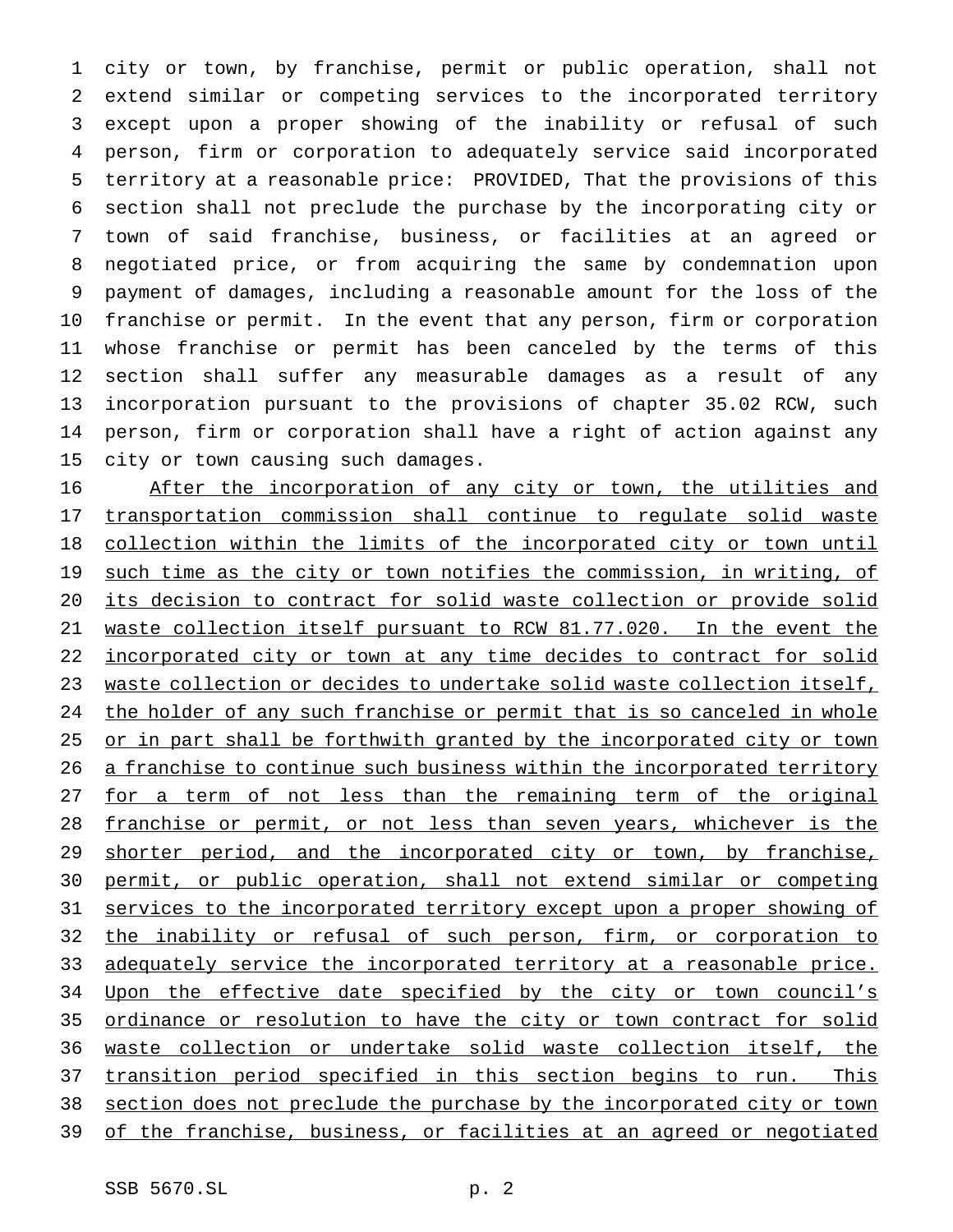price, or from acquiring the same by condemnation upon payment of damages, including a reasonable amount for the loss of the franchise or 3 permit. In the event that any person, firm, or corporation whose 4 franchise or permit has been canceled in whole or in part by the terms of this section suffers any measurable damages as a result of any incorporation pursuant to this chapter, such person, firm, or corporation has a right of action against any city or town causing such damages.

 **Sec. 2.** RCW 35.13.280 and 1994 c 81 s 15 are each amended to read as follows:

 The annexation by any city or town of any territory pursuant to those provisions of chapter 35.10 RCW which relate to the annexation of a city or town to a city or town, or pursuant to the provisions of chapter 35.13 RCW shall cancel, as of the effective date of such annexation, any franchise or permit theretofore granted to any person, firm or corporation by the state of Washington, or by the governing body of such annexed territory, authorizing or otherwise permitting the 18 operation of any public transportation, garbage ((collection and/or)) disposal or other similar public service business or facility within the limits of the annexed territory, but the holder of any such franchise or permit canceled pursuant to this section shall be forthwith granted by the annexing city or town a franchise to continue such business within the annexed territory for a term of not less than 24 (( $five$ )) seven years from the date of issuance thereof, and the annexing city or town, by franchise, permit or public operation, shall not extend similar or competing services to the annexed territory except upon a proper showing of the inability or refusal of such person, firm or corporation to adequately service said annexed territory at a reasonable price: PROVIDED, That the provisions of this section shall not preclude the purchase by the annexing city or town of said franchise, business, or facilities at an agreed or negotiated price, or from acquiring the same by condemnation upon payment of damages, including a reasonable amount for the loss of the franchise or permit. In the event that any person, firm or corporation whose franchise or permit has been canceled by the terms of this section shall suffer any measurable damages as a result of any annexation pursuant to the provisions of the laws above-mentioned, such person,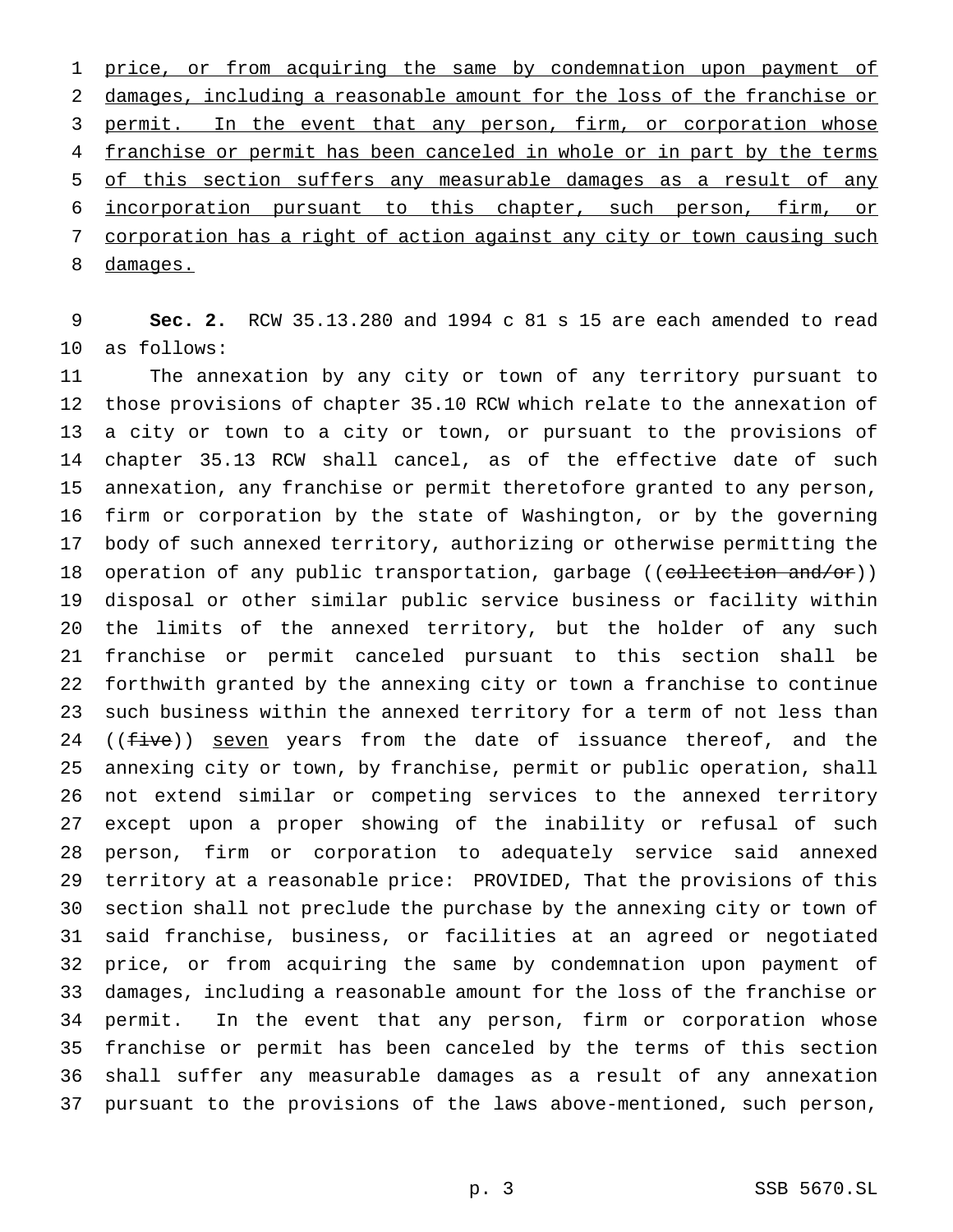firm or corporation shall have a right of action against any city or town causing such damages.

 After an annexation by a city or town, the utilities and transportation commission shall continue to regulate solid waste collection within the limits of the annexed territory until such time as the city or town notifies the commission, in writing, of its decision to contract for solid waste collection or provide solid waste collection itself pursuant to RCW 81.77.020. In the event the annexing city or town at any time decides to contract for solid waste collection or decides to undertake solid waste collection itself, the holder of 11 any such franchise or permit that is so canceled in whole or in part 12 shall be forthwith granted by the annexing city or town a franchise to continue such business within the annexed territory for a term of not 14 less than the remaining term of the original franchise or permit, or 15 not less than seven years, whichever is the shorter period, and the 16 city or town, by franchise, permit, or public operation, shall not extend similar or competing services to the annexed territory except 18 upon a proper showing of the inability or refusal of such person, firm, 19 or corporation to adequately service the annexed territory at a reasonable price. Upon the effective date specified by the city or town council's ordinance or resolution to have the city or town contract for solid waste collection or undertake solid waste collection itself, the transition period specified in this section begins to run. 24 This section does not preclude the purchase by the annexing city or 25 town of the franchise, business, or facilities at an agreed or negotiated price, or from acquiring the same by condemnation upon payment of damages, including a reasonable amount for the loss of the franchise or permit. In the event that any person, firm, or 29 corporation whose franchise or permit has been canceled by the terms of 30 this section suffers any measurable damages as a result of any annexation pursuant to this chapter, such person, firm, or corporation 32 has a right of action against any city or town causing such damages.

 **Sec. 3.** RCW 35A.14.900 and 1967 ex.s. c 119 s 35A.14.900 are each amended to read as follows:

 The annexation by any code city of any territory pursuant to this chapter shall cancel, as of the effective date of such annexation, any franchise or permit theretofore granted to any person, firm or corporation by the state of Washington, or by the governing body of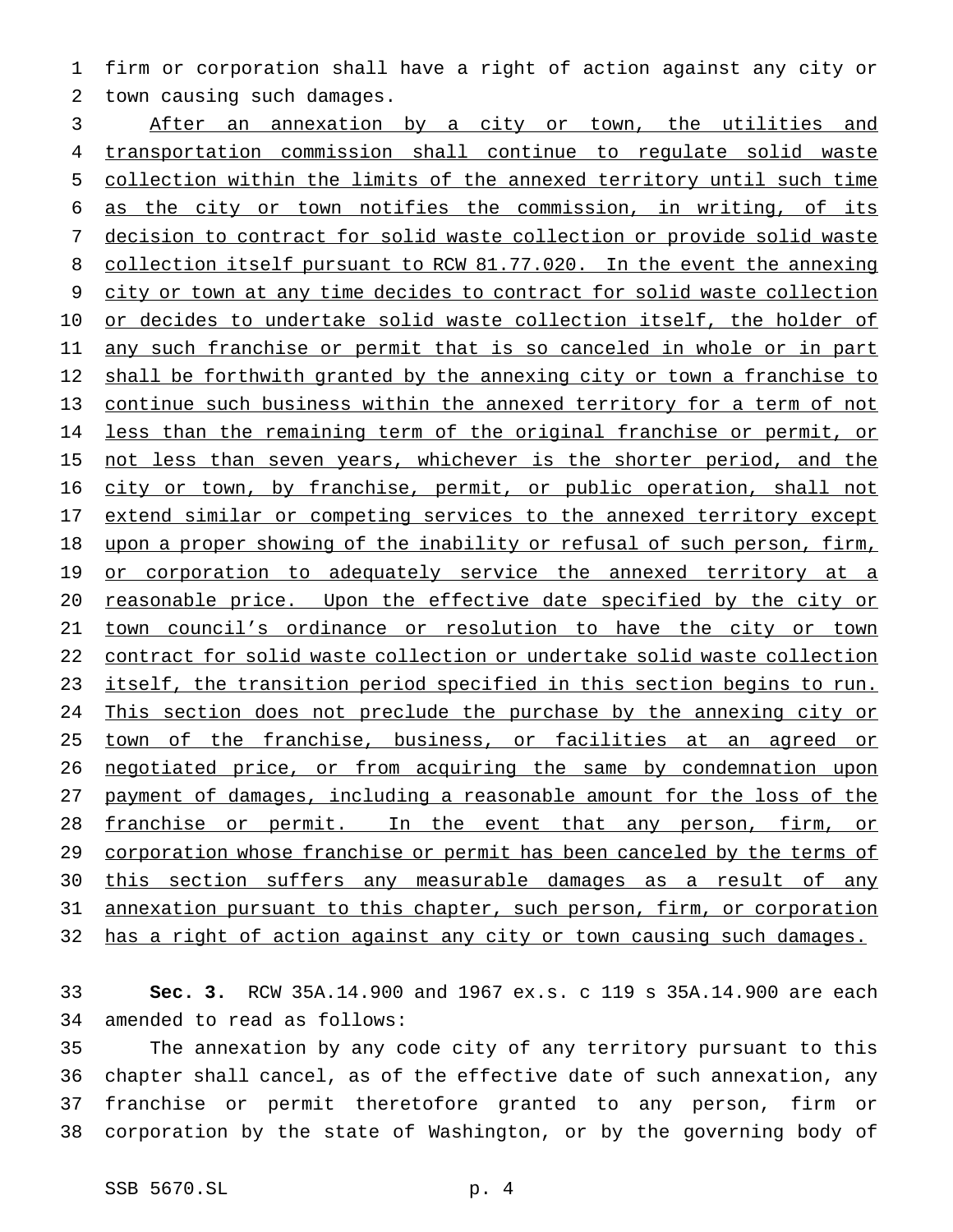such annexed territory, authorizing or otherwise permitting the operation of any public utility, including but not limited to, public 3 electric, water, transportation, garbage ((collection and/or)) disposal or other similar public service business or facility within the limits of the annexed territory, but the holder of any such franchise or permit canceled pursuant to this section shall be forthwith granted by the annexing code city a franchise to continue such business within the 8 annexed territory for a term of not less than ((five)) seven years from the date of issuance thereof, and the annexing code city, by franchise, permit or public operation, shall not extend similar or competing services to the annexed territory except upon a proper showing of the inability or refusal of such person, firm or corporation to adequately service said annexed territory at a reasonable price: PROVIDED, That the provisions of this section shall not preclude the purchase by the annexing code city of said franchise, business, or facilities at an agreed or negotiated price, or from acquiring the same by condemnation upon payment of damages, including a reasonable amount for the loss of the franchise or permit. In the event that any person, firm or corporation whose franchise or permit has been canceled by the terms of this section shall suffer any measurable damages as a result of any annexation pursuant to the provisions of the laws above-mentioned, such person, firm or corporation shall have a right of action against any code city causing such damages.

24 After an annexation by a code city, the utilities and transportation commission shall continue to regulate solid waste collection within the limits of the annexed territory until such time as the city notifies the commission, in writing, of its decision to contract for solid waste collection or provide solid waste collection itself pursuant to RCW 81.77.020. In the event the annexing city at any time decides to contract for solid waste collection or decides to 31 undertake solid waste collection itself, the holder of any such franchise or permit that is so canceled in whole or in part shall be 33 forthwith granted by the annexing city a franchise to continue such business within the annexed territory for a term of not less than the remaining term of the original franchise or permit, or not less than 36 seven years, whichever is the shorter period, and the city, by franchise, permit, or public operation, shall not extend similar or competing services to the annexed territory except upon a proper 39 showing of the inability or refusal of such person, firm, or